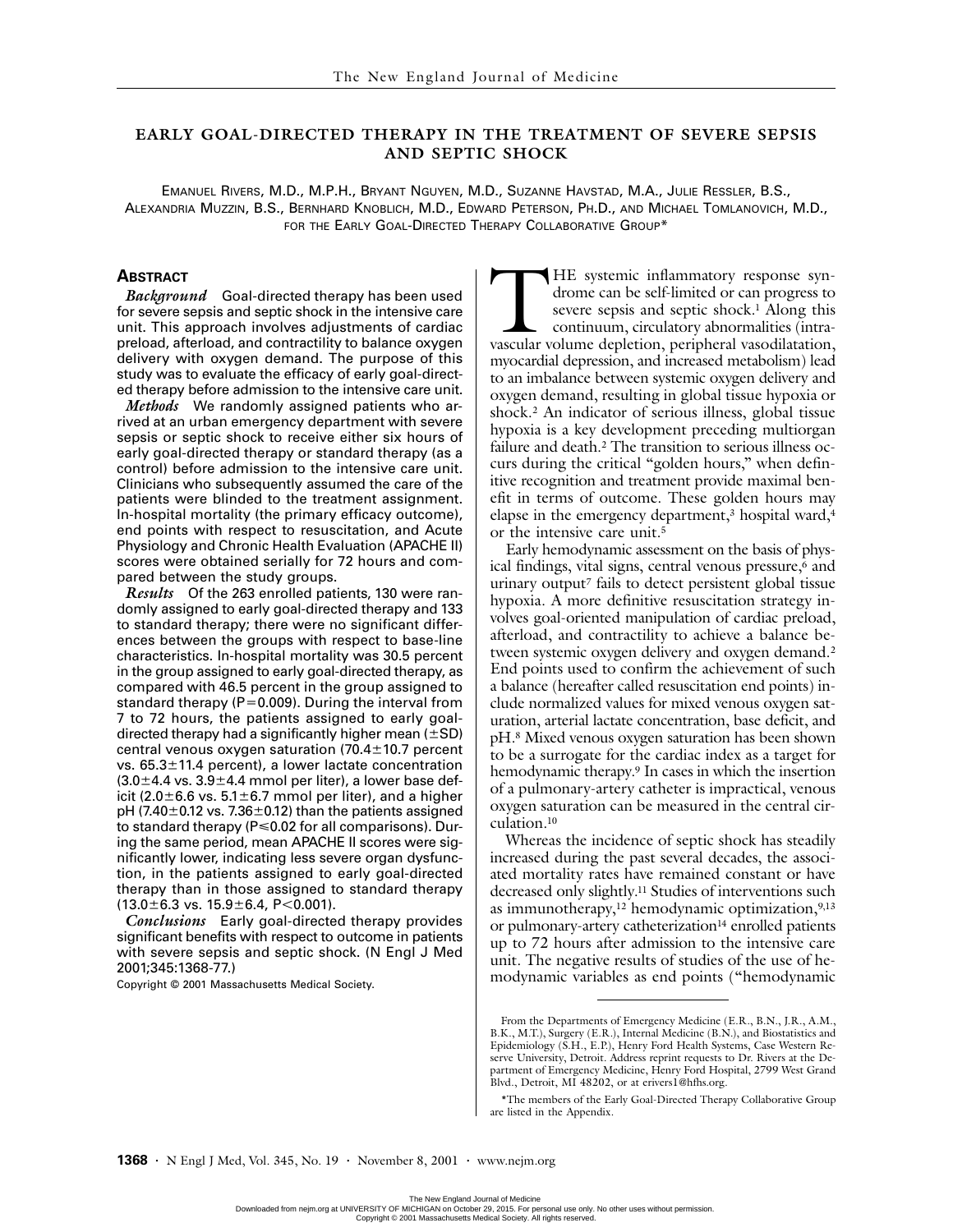optimization"), in particular, prompted suggestions that future studies involve patients with similar causes of disease13 or with global tissue hypoxia (as reflected by elevated lactate concentrations)15 and that they examine interventions begun at an earlier stage of disease.16,17

We examined whether early goal-directed therapy before admission to the intensive care unit effectively reduces the incidence of multiorgan dysfunction, mor-

tality, and the use of health care resources among patients with severe sepsis or septic shock.

# **METHODS**

# **Approval of Study Design**

This prospective, randomized study was approved by the institutional review board for human research and was conducted under the auspices of an independent safety, efficacy, and data monitoring committee.



## **Figure 1.** Overview of Patient Enrollment and Hemodynamic Support.

SIRS denotes systemic inflammatory response syndrome, CVP central venous pressure, MAP mean arterial pressure, ScvO<sub>2</sub> central venous oxygen saturation, SaO, arterial oxygen saturation, and VO<sub>2</sub> systemic oxygen consumption. The criteria for a diagnosis of SIRS were temperature greater than or equal to 38°C or less than 36°C, heart rate greater than 90 beats per minute, respiratory rate greater than 20 breaths per minute or partial pressure of arterial carbon dioxide less than 32 mm Hg, and white-cell count greater than 12,000 per cubic millimeter or less than 4000 per cubic millimeter or the presence of more than 10 percent immature band forms.

N Engl J Med, Vol. 345, No. 19 **·** November 8, 2001 **·** www.nejm.org **· 1369**

The New England Journal of Medicine<br>Downloaded from nejm.org at UNIVERSITY OF MICHIGAN on October 29, 2015. For personal use only. No other uses without permission.<br>Copyright © 2001 Massachusetts Medical Society. All righ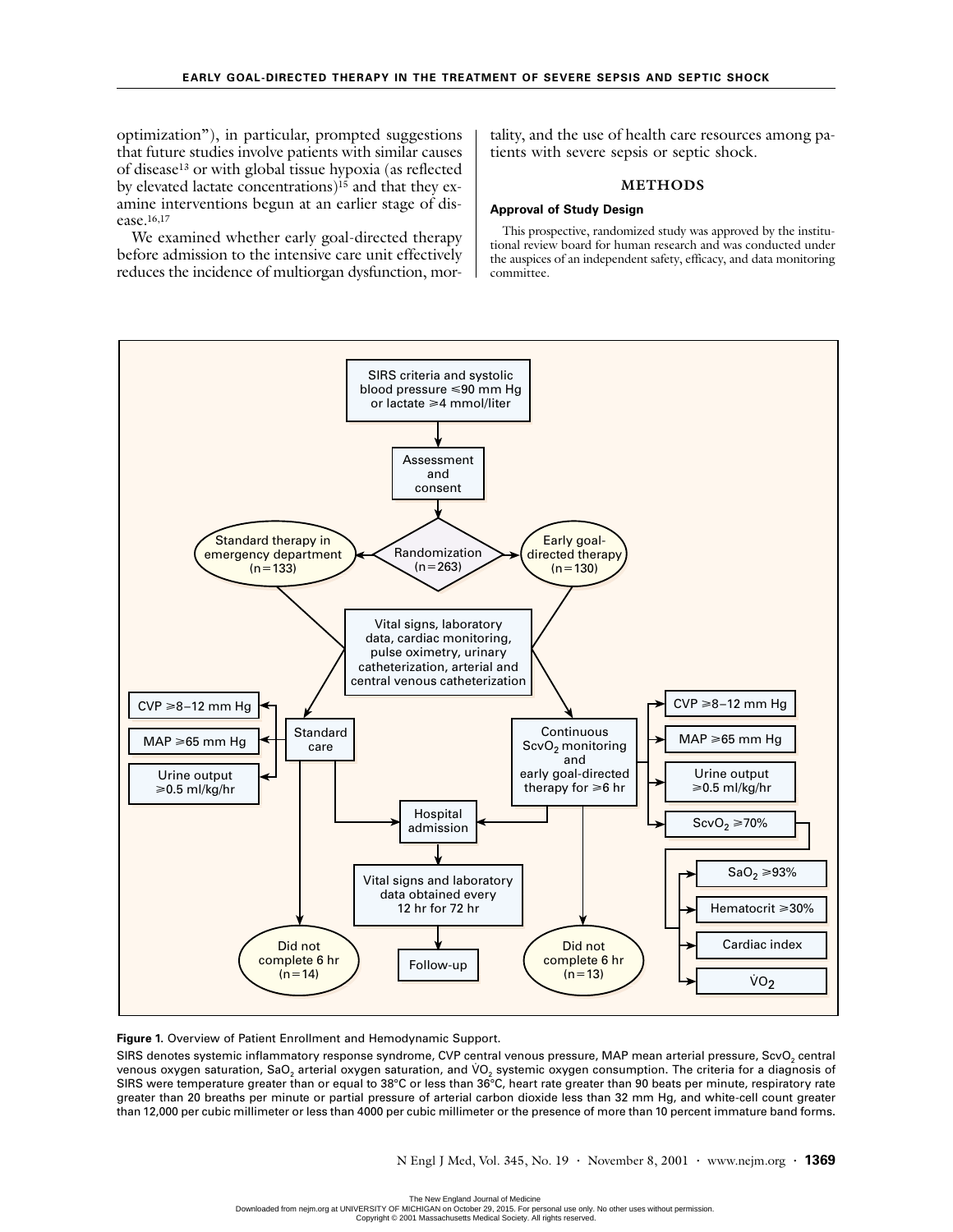### **Eligibility**

Eligible adult patients who presented to the emergency department of an 850-bed academic tertiary care hospital with severe sepsis, septic shock, or the sepsis syndrome from March 1997 through March 2000 were assessed for possible enrollment according to the inclusion<sup>18,19</sup> and exclusion criteria (Fig. 1). The criteria for inclusion were fulfillment of two of four criteria for the systemic inflammatory response syndrome and a systolic blood pressure no higher than 90 mm Hg (after a crystalloid-fluid challenge of 20 to 30 ml per kilogram of body weight over a 30-minute period) or a blood lactate concentration of 4 mmol per liter or more. The criteria for exclusion from the study were an age of less than 18 years, pregnancy, or the presence of an acute cerebral vascular event, acute coronary syndrome, acute pulmonary edema, status asthmaticus, cardiac dysrhythmias (as a primary diagnosis), contraindication to central venous catheterization, active gastrointestinal hemorrhage, seizure, drug overdose, burn injury, trauma, a requirement for immediate surgery, uncured cancer (during chemotherapy), immunosuppression (because of organ transplantation or systemic disease), do-not-resuscitate status, or advanced directives restricting implementation of the protocol.

The clinicians who assessed the patients at this stage were unaware of the patients' treatment assignments. After written informed consent was obtained (in compliance with the Helsinki Declaration<sup>20</sup>), the patients were randomly assigned either to early goal-directed therapy or to standard (control) therapy in computer-generated blocks of two to eight. The study-group assignments were placed in sealed, opaque, randomly assorted envelopes, which were opened by a hospital staff member who was not one of the study investigators.

# **Treatment**

The patients were treated in a nine-bed unit in the emergency department by an emergency physician, two residents, and three nurses.3 The study was conducted during the routine treatment of other patients in the emergency department. After arterial and central venous catheterization, patients in the standard-therapy group were treated at the clinicians' discretion according to a protocol for hemodynamic support<sup>21</sup> (Fig. 1), with critical-care consultation, and were admitted for inpatient care as soon as possible. Blood, urine, and other relevant specimens for culture were obtained in the emergency department before the administration of antibiotics. Antibiotics were given at the discretion of the treating clinicians. Antimicrobial therapy was deemed adequate if the in vitro sensitivities of the identified microorganisms matched the particular antibiotic ordered in the emergency department.22

The patients assigned to early goal-directed therapy received a central venous catheter capable of measuring central venous oxygen saturation (Edwards Lifesciences, Irvine, Calif.); it was connected to a computerized spectrophotometer for continuous monitoring. Patients were treated in the emergency department according to a protocol for early goal-directed therapy (Fig. 2) for at least six hours and were transferred to the first available inpatient beds. Monitoring of central venous oxygen saturation was then discontinued. Critical-care clinicians (intensivists, fellows, and residents providing 24-hour in-house coverage) assumed the care of all the patients; these physicians were unaware of the patients' study-group assignments. The study investigators did not influence patient care in the intensive care unit.

The protocol was as follows. A 500-ml bolus of crystalloid was given every 30 minutes to achieve a central venous pressure of 8 to 12 mm Hg. If the mean arterial pressure was less than 65 mm Hg, vasopressors were given to maintain a mean arterial pressure of at least 65 mm Hg. If the mean arterial pressure was greater than 90 mm Hg, vasodilators were given until it was 90 mm Hg or below. If the central venous oxygen saturation was less than 70 percent, red cells were transfused to achieve a hematocrit of at least 30 percent. After the central venous pressure, mean arterial pressure, and hematocrit were thus optimized, if the central venous oxygen saturation was less than 70 percent, dobutamine administration was started at a dose of 2.5  $\mu$ g per kilogram of body weight per minute, a dose that was increased by  $2.5 \mu$ g per kilogram per minute every 30 minutes until the central venous oxygen saturation was 70 percent or higher or until a maximal dose of  $20 \mu$ g per kilogram per minute was given. Dobutamine was decreased in dose or discontinued if the mean arterial pressure was less than 65 mm Hg or if the heart rate was above 120 beats per minute. To decrease oxygen consumption, patients in whom hemodynamic optimization could not be achieved received mechanical ventilation and sedatives.

## **Outcome Measures**

The patients' temperature, heart rate, urine output, blood pressure, and central venous pressure were measured continuously for the first 6 hours of treatment and assessed every 12 hours for 72 hours. Arterial and venous blood gas values (including central venous oxygen saturation measured by in vitro co-oximetry; Nova Biomedical, Waltham, Mass.), lactate concentrations, and coagulation-related variables and clinical variables required for determination of the Acute Physiology and Chronic Health Evaluation (APACHE II) score (on a scale from 0 to 71, with higher scores indicating more severe organ dysfunction),<sup>23</sup> the Simplified Acute Physiology Score II (SAPS II, on a scale from 0 to 174, with higher scores indicating more severe organ dysfunction), $24$  and the Multiple Organ Dysfunction Score (MODS, on a scale from 0 to 24, with higher scores indicating more severe organ dysfunction)<sup>25</sup> were obtained at base line (0 hours) and at 3, 6, 12, 24, 36, 48, 60, and 72 hours.2,26 The results of laboratory tests required only for purposes of the study were made known only to the study investigators. Patients were followed for 60 days or until death. The consumption of health care resources (indicated by the duration of vasopressor therapy and mechanical ventilation and the length of the hospital stay) was also examined.

## **Statistical Analysis**

In-hospital mortality was the primary efficacy end point. Secondary end points were the resuscitation end points, organ-dysfunction scores, coagulation-related variables, administered treatments, and the consumption of health care resources. Assuming a rate of refusal or exclusion of 10 percent, a two-sided type I error rate of 5 percent, and a power of 80 percent, we calculated that a sample size of 260 patients was required to permit the detection of a 15 percent reduction in in-hospital mortality. Kaplan–Meier estimates of mortality, along with risk ratios and 95 percent confidence intervals, were used to describe the relative risk of death. Differences between the two groups at base line were tested with the use of Student's t-test, the chi-square test, or Wilcoxon's rank-sum test. Incremental analyses of the area under the curve were performed to quantify differences during the interval from base line to six hours after the start of treatment. For the data at six hours, analysis of covariance was used with the base-line values as the covariates. Mixed models were used to assess the effect of treatment on prespecified secondary variables during the interval from 7 to 72 hours after the start of treatment.27 An independent, 12-member external safety, efficacy, and data monitoring committee reviewed interim analyses of the data after one third and two thirds of the patients had been enrolled and at both times recommended that the trial be continued. To adjust for the two interim analyses, the alpha spending function of DeMets and Lan28 was used to determine that a P value of 0.04 or less would be considered to indicate statistical significance.

#### **RESULTS**

# **Base-Line Characteristics**

We evaluated 288 patients; 8.7 percent were excluded or did not consent to participate. The 263 patients enrolled were randomly assigned to undergo either standard therapy or early goal-directed therapy; 236 patients completed the initial six-hour study period.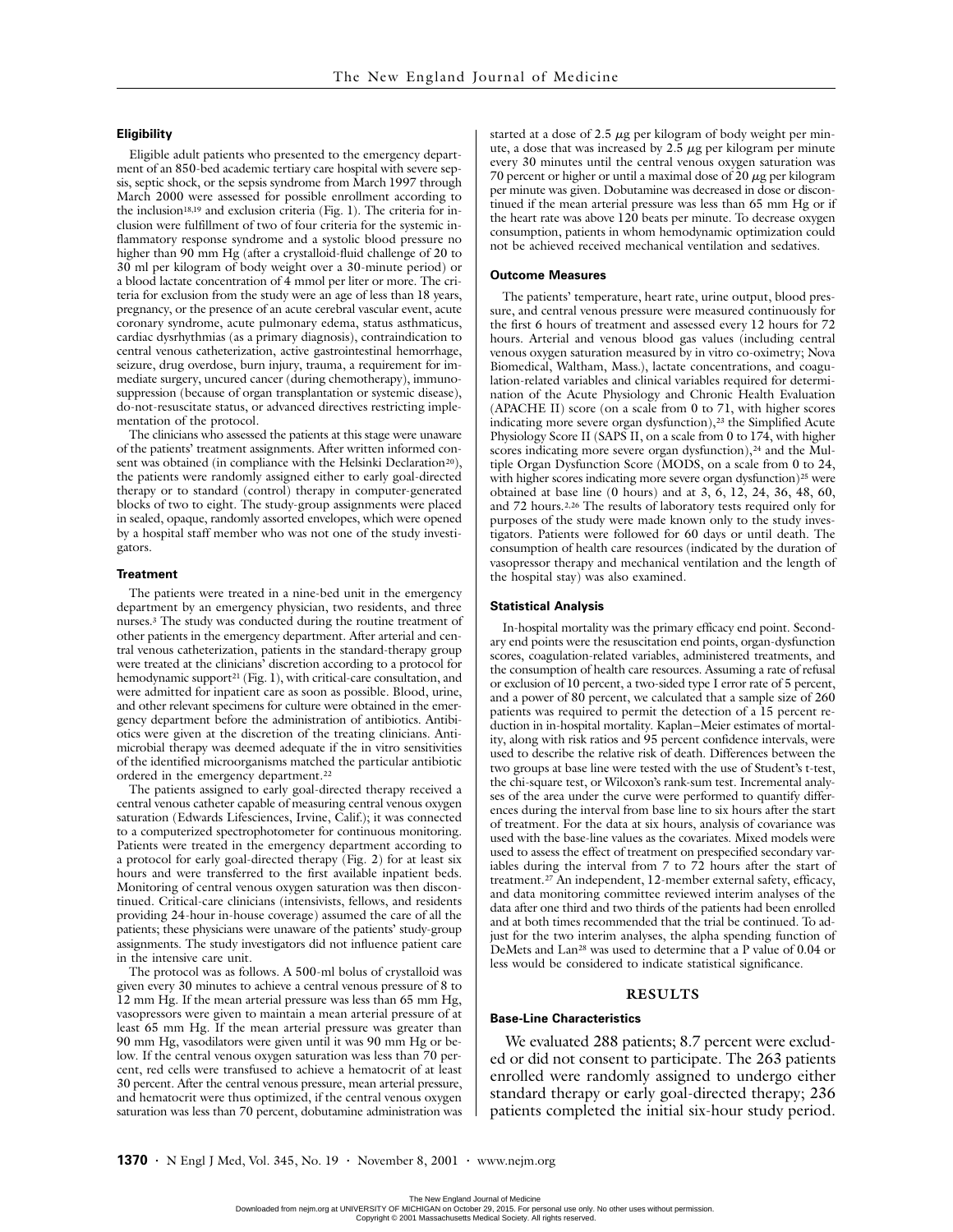

**Figure 2.** Protocol for Early Goal-Directed Therapy. CVP denotes central venous pressure, MAP mean arterial pressure, and ScvO<sub>2</sub> central venous oxygen saturation.

All 263 were included in the intention-to-treat analyses. The patients assigned to standard therapy stayed a significantly shorter time in the emergency department than those assigned to early goal-directed therapy (mean  $[\pm SD]$ , 6.3 $\pm 3.2$  vs. 8.0 $\pm 2.1$  hours; P< 0.001). There was no significant difference between the groups in any of the base-line characteristics, including the adequacy and duration of antibiotic therapy (Table 1). Vital signs, resuscitation end points, organ-dysfunction scores, and coagulation-related variables were also similar in the two study groups at base line (Table 2).

Twenty-seven patients did not complete the initial

six-hour study period (14 assigned to standard therapy and 13 assigned to early goal-directed therapy), for the following reasons: discontinuation of aggressive medical treatment (in 5 patients in each group), discontinuation of aggressive surgical treatment (in 2 patients in each group), a need for immediate surgery (in 4 patients assigned to standard therapy and in 3 assigned to early goal-directed therapy), a need for interventional urologic, cardiologic, or angiographic procedures (in 2 patients in each group), and refusal to continue participation (in 1 patient in each group)  $(P=0.99$  for all comparisons). There were no significant differences between the patients who completed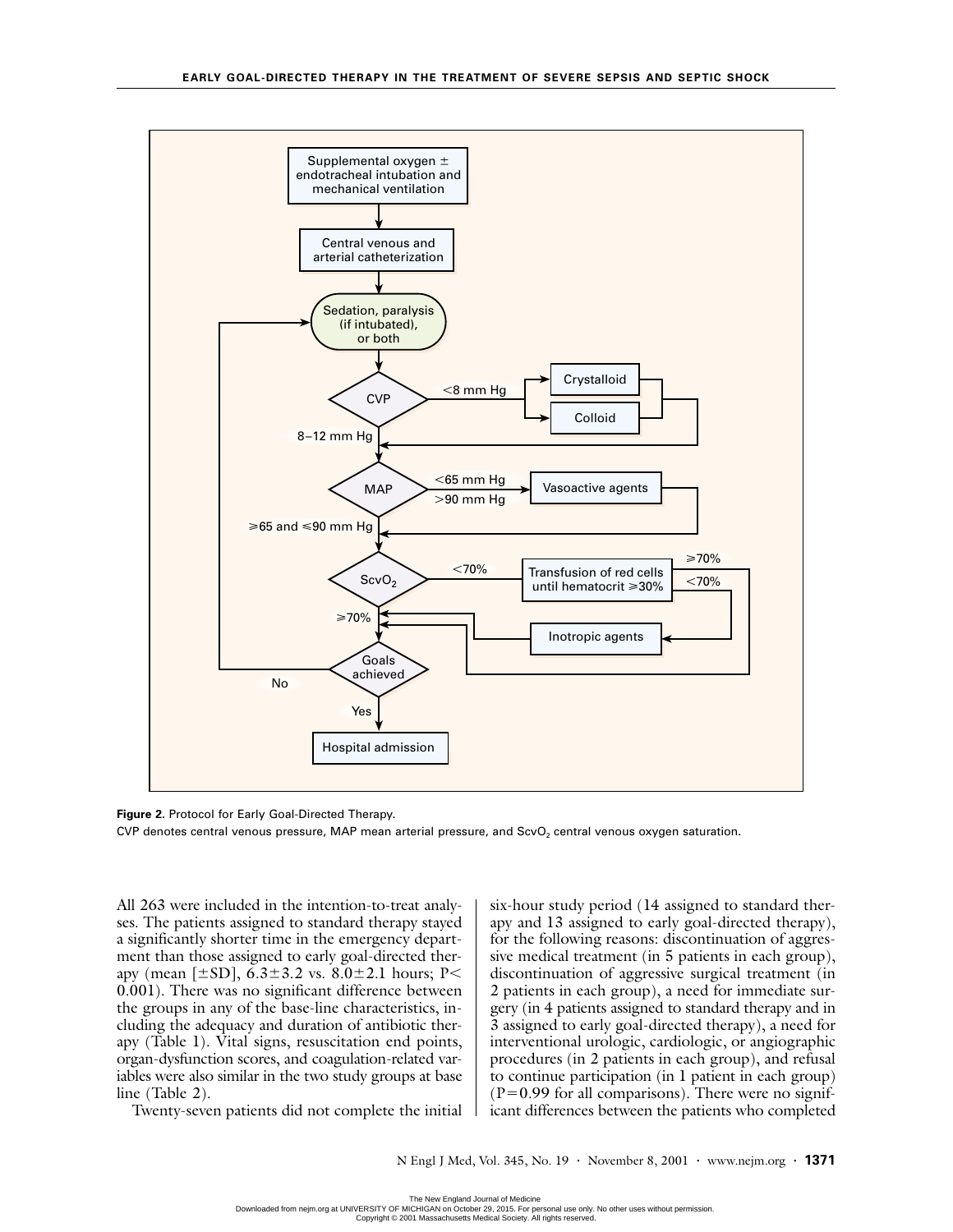| <b>EARLY GOAL-DIRECTED</b><br><b>STANDARD THERAPY</b><br><b><i>VARIABLE</i></b><br>$(N=133)$<br>THERAPY $(N = 130)$<br>$64.4 \pm 17.1$<br>$67.1 \pm 17.4$<br>Age $(yr)$<br>Sex $(\%)$<br>49.6<br>49.2<br>Female<br>Male<br>50.4<br>50.8<br>Time from arrival at emergency department to<br>enrollment<br>$1.5 \pm 1.7$<br>$1.3 \pm 1.5$<br>Mean (hr)<br>Median (min)<br>50.5<br>59.0<br>Entry criteria<br>Temperature $(^{\circ}C)$<br>$36.6 \pm 2.3$<br>$35.9 \pm 3.2$<br>Heart rate (beats/min)<br>$114 \pm 27$<br>$117 + 31$<br>Systolic blood pressure (mm Hg)<br>$109 \pm 34$<br>$106 \pm 36$<br>Respiratory rate (breaths/min)<br>$30.2 \pm 10.6$<br>$31.8 \pm 10.8$<br>Partial pressure of carbon dioxide (mm Hg)<br>$30.6 \pm 15.1$<br>$31.5 \pm 15.7$<br>$13,600 \pm 8,300$<br>White-cell count (per mm <sup>3</sup> )<br>$14,200 \pm 9,600$<br>Lactate (mmol/liter)<br>$6.9 + 4.5$<br>$7.7 + 4.7$<br>Base-line laboratory values<br>Anion gap (mmol/liter)<br>$21.7 \pm 7.6$<br>$21.4 \pm 8.5$<br>Creatinine (mg/dl)<br>$2.6 + 2.0$<br>$2.6 \pm 2.0$<br>Blood urea nitrogen (mg/dl)<br>$45.4 \pm 33.0$<br>$47.1 \pm 31.3$<br>Total bilirubin (mg/dl)<br>$1.9 \pm 3.0$<br>$1.3 \pm 1.7$<br>$\gamma$ -Glutamyltransferase (U/liter)<br>$123 \pm 130$<br>$117 + 159$<br>Albumin $(g/dl)$<br>$2.8 \pm 0.7$<br>$2.8 \pm 0.7$<br>Chronic coexisting conditions (%) <sup>+</sup><br>Alcohol use<br>38.7<br>38.5<br>Congestive heart failure<br>36.7<br>30.2 |
|----------------------------------------------------------------------------------------------------------------------------------------------------------------------------------------------------------------------------------------------------------------------------------------------------------------------------------------------------------------------------------------------------------------------------------------------------------------------------------------------------------------------------------------------------------------------------------------------------------------------------------------------------------------------------------------------------------------------------------------------------------------------------------------------------------------------------------------------------------------------------------------------------------------------------------------------------------------------------------------------------------------------------------------------------------------------------------------------------------------------------------------------------------------------------------------------------------------------------------------------------------------------------------------------------------------------------------------------------------------------------------------------------------------------------------------------------------------|
|                                                                                                                                                                                                                                                                                                                                                                                                                                                                                                                                                                                                                                                                                                                                                                                                                                                                                                                                                                                                                                                                                                                                                                                                                                                                                                                                                                                                                                                                |
|                                                                                                                                                                                                                                                                                                                                                                                                                                                                                                                                                                                                                                                                                                                                                                                                                                                                                                                                                                                                                                                                                                                                                                                                                                                                                                                                                                                                                                                                |
|                                                                                                                                                                                                                                                                                                                                                                                                                                                                                                                                                                                                                                                                                                                                                                                                                                                                                                                                                                                                                                                                                                                                                                                                                                                                                                                                                                                                                                                                |
|                                                                                                                                                                                                                                                                                                                                                                                                                                                                                                                                                                                                                                                                                                                                                                                                                                                                                                                                                                                                                                                                                                                                                                                                                                                                                                                                                                                                                                                                |
|                                                                                                                                                                                                                                                                                                                                                                                                                                                                                                                                                                                                                                                                                                                                                                                                                                                                                                                                                                                                                                                                                                                                                                                                                                                                                                                                                                                                                                                                |
|                                                                                                                                                                                                                                                                                                                                                                                                                                                                                                                                                                                                                                                                                                                                                                                                                                                                                                                                                                                                                                                                                                                                                                                                                                                                                                                                                                                                                                                                |
|                                                                                                                                                                                                                                                                                                                                                                                                                                                                                                                                                                                                                                                                                                                                                                                                                                                                                                                                                                                                                                                                                                                                                                                                                                                                                                                                                                                                                                                                |
|                                                                                                                                                                                                                                                                                                                                                                                                                                                                                                                                                                                                                                                                                                                                                                                                                                                                                                                                                                                                                                                                                                                                                                                                                                                                                                                                                                                                                                                                |
|                                                                                                                                                                                                                                                                                                                                                                                                                                                                                                                                                                                                                                                                                                                                                                                                                                                                                                                                                                                                                                                                                                                                                                                                                                                                                                                                                                                                                                                                |
|                                                                                                                                                                                                                                                                                                                                                                                                                                                                                                                                                                                                                                                                                                                                                                                                                                                                                                                                                                                                                                                                                                                                                                                                                                                                                                                                                                                                                                                                |
|                                                                                                                                                                                                                                                                                                                                                                                                                                                                                                                                                                                                                                                                                                                                                                                                                                                                                                                                                                                                                                                                                                                                                                                                                                                                                                                                                                                                                                                                |
|                                                                                                                                                                                                                                                                                                                                                                                                                                                                                                                                                                                                                                                                                                                                                                                                                                                                                                                                                                                                                                                                                                                                                                                                                                                                                                                                                                                                                                                                |
|                                                                                                                                                                                                                                                                                                                                                                                                                                                                                                                                                                                                                                                                                                                                                                                                                                                                                                                                                                                                                                                                                                                                                                                                                                                                                                                                                                                                                                                                |
|                                                                                                                                                                                                                                                                                                                                                                                                                                                                                                                                                                                                                                                                                                                                                                                                                                                                                                                                                                                                                                                                                                                                                                                                                                                                                                                                                                                                                                                                |
|                                                                                                                                                                                                                                                                                                                                                                                                                                                                                                                                                                                                                                                                                                                                                                                                                                                                                                                                                                                                                                                                                                                                                                                                                                                                                                                                                                                                                                                                |
|                                                                                                                                                                                                                                                                                                                                                                                                                                                                                                                                                                                                                                                                                                                                                                                                                                                                                                                                                                                                                                                                                                                                                                                                                                                                                                                                                                                                                                                                |
|                                                                                                                                                                                                                                                                                                                                                                                                                                                                                                                                                                                                                                                                                                                                                                                                                                                                                                                                                                                                                                                                                                                                                                                                                                                                                                                                                                                                                                                                |
|                                                                                                                                                                                                                                                                                                                                                                                                                                                                                                                                                                                                                                                                                                                                                                                                                                                                                                                                                                                                                                                                                                                                                                                                                                                                                                                                                                                                                                                                |
|                                                                                                                                                                                                                                                                                                                                                                                                                                                                                                                                                                                                                                                                                                                                                                                                                                                                                                                                                                                                                                                                                                                                                                                                                                                                                                                                                                                                                                                                |
|                                                                                                                                                                                                                                                                                                                                                                                                                                                                                                                                                                                                                                                                                                                                                                                                                                                                                                                                                                                                                                                                                                                                                                                                                                                                                                                                                                                                                                                                |
|                                                                                                                                                                                                                                                                                                                                                                                                                                                                                                                                                                                                                                                                                                                                                                                                                                                                                                                                                                                                                                                                                                                                                                                                                                                                                                                                                                                                                                                                |
|                                                                                                                                                                                                                                                                                                                                                                                                                                                                                                                                                                                                                                                                                                                                                                                                                                                                                                                                                                                                                                                                                                                                                                                                                                                                                                                                                                                                                                                                |
|                                                                                                                                                                                                                                                                                                                                                                                                                                                                                                                                                                                                                                                                                                                                                                                                                                                                                                                                                                                                                                                                                                                                                                                                                                                                                                                                                                                                                                                                |
|                                                                                                                                                                                                                                                                                                                                                                                                                                                                                                                                                                                                                                                                                                                                                                                                                                                                                                                                                                                                                                                                                                                                                                                                                                                                                                                                                                                                                                                                |
|                                                                                                                                                                                                                                                                                                                                                                                                                                                                                                                                                                                                                                                                                                                                                                                                                                                                                                                                                                                                                                                                                                                                                                                                                                                                                                                                                                                                                                                                |
| Coronary artery disease<br>26.5<br>23.5                                                                                                                                                                                                                                                                                                                                                                                                                                                                                                                                                                                                                                                                                                                                                                                                                                                                                                                                                                                                                                                                                                                                                                                                                                                                                                                                                                                                                        |
| Chronic obstructive pulmonary disease or<br>13.4<br>18.0                                                                                                                                                                                                                                                                                                                                                                                                                                                                                                                                                                                                                                                                                                                                                                                                                                                                                                                                                                                                                                                                                                                                                                                                                                                                                                                                                                                                       |
| emphysema                                                                                                                                                                                                                                                                                                                                                                                                                                                                                                                                                                                                                                                                                                                                                                                                                                                                                                                                                                                                                                                                                                                                                                                                                                                                                                                                                                                                                                                      |
| <b>Diabetes</b><br>31.9<br>30.8<br>4.3<br>Human immunodeficiency virus infection<br>1.7                                                                                                                                                                                                                                                                                                                                                                                                                                                                                                                                                                                                                                                                                                                                                                                                                                                                                                                                                                                                                                                                                                                                                                                                                                                                                                                                                                        |
| Hypertension<br>66.4<br>68.4                                                                                                                                                                                                                                                                                                                                                                                                                                                                                                                                                                                                                                                                                                                                                                                                                                                                                                                                                                                                                                                                                                                                                                                                                                                                                                                                                                                                                                   |
| Liver disease<br>23.5<br>23.1                                                                                                                                                                                                                                                                                                                                                                                                                                                                                                                                                                                                                                                                                                                                                                                                                                                                                                                                                                                                                                                                                                                                                                                                                                                                                                                                                                                                                                  |
| History of cancer<br>10.1<br>12.8                                                                                                                                                                                                                                                                                                                                                                                                                                                                                                                                                                                                                                                                                                                                                                                                                                                                                                                                                                                                                                                                                                                                                                                                                                                                                                                                                                                                                              |
| Neurologic disease<br>31.9<br>34.2                                                                                                                                                                                                                                                                                                                                                                                                                                                                                                                                                                                                                                                                                                                                                                                                                                                                                                                                                                                                                                                                                                                                                                                                                                                                                                                                                                                                                             |
| Renal insufficiency<br>21.9<br>21.4                                                                                                                                                                                                                                                                                                                                                                                                                                                                                                                                                                                                                                                                                                                                                                                                                                                                                                                                                                                                                                                                                                                                                                                                                                                                                                                                                                                                                            |
| Smoking<br>31.1<br>29.9                                                                                                                                                                                                                                                                                                                                                                                                                                                                                                                                                                                                                                                                                                                                                                                                                                                                                                                                                                                                                                                                                                                                                                                                                                                                                                                                                                                                                                        |
| Diagnosis $(\%)\uparrow$                                                                                                                                                                                                                                                                                                                                                                                                                                                                                                                                                                                                                                                                                                                                                                                                                                                                                                                                                                                                                                                                                                                                                                                                                                                                                                                                                                                                                                       |
| Medical condition<br>90.6<br>93.3                                                                                                                                                                                                                                                                                                                                                                                                                                                                                                                                                                                                                                                                                                                                                                                                                                                                                                                                                                                                                                                                                                                                                                                                                                                                                                                                                                                                                              |
| 38.5<br>Pneumonia<br>39.5<br>25.6                                                                                                                                                                                                                                                                                                                                                                                                                                                                                                                                                                                                                                                                                                                                                                                                                                                                                                                                                                                                                                                                                                                                                                                                                                                                                                                                                                                                                              |
| Urosepsis<br>27.7<br>Peritonitis<br>3.4<br>4.2                                                                                                                                                                                                                                                                                                                                                                                                                                                                                                                                                                                                                                                                                                                                                                                                                                                                                                                                                                                                                                                                                                                                                                                                                                                                                                                                                                                                                 |
| Other<br>21.9<br>23.1                                                                                                                                                                                                                                                                                                                                                                                                                                                                                                                                                                                                                                                                                                                                                                                                                                                                                                                                                                                                                                                                                                                                                                                                                                                                                                                                                                                                                                          |
| Surgical condition<br>6.7<br>9.4                                                                                                                                                                                                                                                                                                                                                                                                                                                                                                                                                                                                                                                                                                                                                                                                                                                                                                                                                                                                                                                                                                                                                                                                                                                                                                                                                                                                                               |
| 7.7<br>Intraabdominal process<br>5.9                                                                                                                                                                                                                                                                                                                                                                                                                                                                                                                                                                                                                                                                                                                                                                                                                                                                                                                                                                                                                                                                                                                                                                                                                                                                                                                                                                                                                           |
| Abscess of the arms or legs<br>0.8<br>1.7                                                                                                                                                                                                                                                                                                                                                                                                                                                                                                                                                                                                                                                                                                                                                                                                                                                                                                                                                                                                                                                                                                                                                                                                                                                                                                                                                                                                                      |
| Types and features of sepsis (%)                                                                                                                                                                                                                                                                                                                                                                                                                                                                                                                                                                                                                                                                                                                                                                                                                                                                                                                                                                                                                                                                                                                                                                                                                                                                                                                                                                                                                               |
| Severe sepsis<br>48.7<br>45.3                                                                                                                                                                                                                                                                                                                                                                                                                                                                                                                                                                                                                                                                                                                                                                                                                                                                                                                                                                                                                                                                                                                                                                                                                                                                                                                                                                                                                                  |
| Septic shock<br>51.3<br>54.7                                                                                                                                                                                                                                                                                                                                                                                                                                                                                                                                                                                                                                                                                                                                                                                                                                                                                                                                                                                                                                                                                                                                                                                                                                                                                                                                                                                                                                   |
| 71.4<br>Sepsis syndrome<br>75.2                                                                                                                                                                                                                                                                                                                                                                                                                                                                                                                                                                                                                                                                                                                                                                                                                                                                                                                                                                                                                                                                                                                                                                                                                                                                                                                                                                                                                                |
| Culture positive<br>76.5<br>76.1                                                                                                                                                                                                                                                                                                                                                                                                                                                                                                                                                                                                                                                                                                                                                                                                                                                                                                                                                                                                                                                                                                                                                                                                                                                                                                                                                                                                                               |
| 23.9<br>Culture negative<br>23.5<br>Blood culture positive<br>36.1<br>34.2                                                                                                                                                                                                                                                                                                                                                                                                                                                                                                                                                                                                                                                                                                                                                                                                                                                                                                                                                                                                                                                                                                                                                                                                                                                                                                                                                                                     |
|                                                                                                                                                                                                                                                                                                                                                                                                                                                                                                                                                                                                                                                                                                                                                                                                                                                                                                                                                                                                                                                                                                                                                                                                                                                                                                                                                                                                                                                                |
| Antibiotic therapy<br>Antibiotics given in the first 6 hr (%)<br>86.3<br>92.4                                                                                                                                                                                                                                                                                                                                                                                                                                                                                                                                                                                                                                                                                                                                                                                                                                                                                                                                                                                                                                                                                                                                                                                                                                                                                                                                                                                  |
| 94.3<br>96.7<br>Antibiotics adequate (%)                                                                                                                                                                                                                                                                                                                                                                                                                                                                                                                                                                                                                                                                                                                                                                                                                                                                                                                                                                                                                                                                                                                                                                                                                                                                                                                                                                                                                       |
| $11.3 \pm 15.8$<br>$11.7 \pm 16.2$<br>Duration (days)                                                                                                                                                                                                                                                                                                                                                                                                                                                                                                                                                                                                                                                                                                                                                                                                                                                                                                                                                                                                                                                                                                                                                                                                                                                                                                                                                                                                          |

**TABLE 1.** BASE-LINE CHARACTERISTICS OF THE PATIENTS.\*

\*Plus–minus values are means ±SD. There were no significant differences between groups in any of the variables. To convert the values for creatinine to micromoles per liter, multiply by 88.4; to convert the values for blood urea nitrogen to millimoles per liter, multiply by 0.357; and to convert the values for total bilirubin to micromoles per liter, multiply by 17.1.

†Values sum to more than 100% because patients could have more than one condition.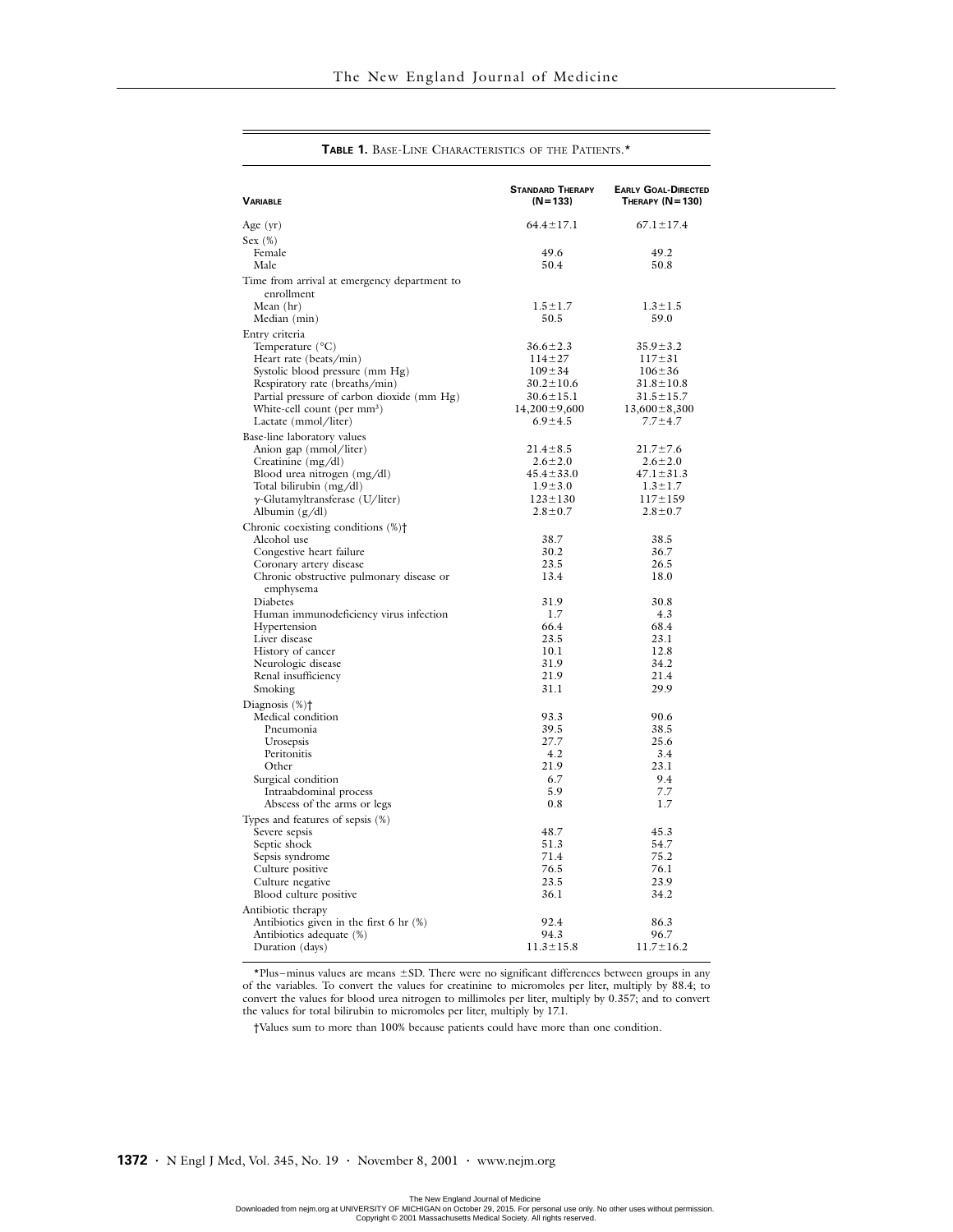| <b>VARIABLE AND</b><br><b>TREATMENT GROUP</b> | <b>BASE LINE</b><br>(0 <sub>hr</sub> ) |                 | <b>HOURS AFTER START OF THERAPY</b> |                 | <b>VARIABLE AND</b><br><b>TREATMENT GROUP</b> | <b>BASE LINE</b><br>(0 hr) | <b>HOURS AFTER START OF THERAPY</b> |                          |                 |
|-----------------------------------------------|----------------------------------------|-----------------|-------------------------------------|-----------------|-----------------------------------------------|----------------------------|-------------------------------------|--------------------------|-----------------|
|                                               |                                        | 6               | $0 - 61$                            | $7 - 72t$       |                                               |                            | 6                                   | $0 - 61$                 | $7 - 721$       |
|                                               |                                        |                 |                                     |                 |                                               |                            |                                     |                          |                 |
| Heart rate (beats/min)                        |                                        |                 |                                     |                 | <b>MODS</b>                                   |                            |                                     |                          |                 |
| Standard therapy                              | $114 \pm 27$                           | $105 \pm 25$    | $108 \pm 23$                        | $99 \pm 18$     | Standard therapy                              | $7.3 \pm 3.1$              | $6.8 \pm 3.7$                       |                          | $6.4 \pm 4.0$   |
| <b>EGDT</b>                                   | $117 + 31$                             | $103 \pm 19$    | $105 \pm 19$                        | $96 \pm 18$     | <b>EGDT</b>                                   | $7.6 \pm 3.1$              | $5.9 \pm 3.7$                       | $\overline{\phantom{0}}$ | $5.1 \pm 3.9$   |
| P value                                       | 0.45                                   | 0.12            | 0.25                                | 0.04            | P value                                       | 0.44                       | < 0.001                             |                          | < 0.001         |
| Central venous pressure                       |                                        |                 |                                     |                 | Hematocrit (%)                                |                            |                                     |                          |                 |
| (mm Hg)                                       |                                        |                 |                                     |                 | Standard therapy                              | $34.7 \pm 8.5$             | $32.0 \pm 6.9$                      |                          | $30.1 \pm 4.1$  |
| Standard therapy                              | $6.1 \pm 7.7$                          | $11.8 \pm 6.8$  | $10.5 \pm 6.8$                      | $11.6 \pm 6.1$  | <b>EGDT</b>                                   | $34.6 \pm 8.3$             | $33.3 \pm 4.8$                      | $\overline{\phantom{m}}$ | $32.1 \pm 4.2$  |
| <b>EGDT</b>                                   | $5.3 \pm 9.3$                          | $13.8 \pm 4.4$  | $11.7 \pm 5.1$                      | $11.9 \pm 5.6$  | P value                                       | 0.91                       | 0.03                                |                          | < 0.001         |
| P value                                       | 0.57                                   | 0.007           | 0.22                                | 0.68            | Prothrombin time                              |                            |                                     |                          |                 |
| Mean arterial pressure                        |                                        |                 |                                     |                 | (sec)                                         |                            |                                     |                          |                 |
| (mm Hg)                                       |                                        |                 |                                     |                 | Standard therapy                              | $16.5 \pm 6.3$             | $17.5 \pm 8.1$                      |                          | $17.3 \pm 6.1$  |
| Standard therapy                              | $76 + 24$                              | $81 \pm 18$     | $81 \pm 16$                         | $80 \pm 15$     | <b>EGDT</b>                                   | $15.8 \pm 5.0$             | $16.0 \pm 3.6$                      | $\overline{\phantom{0}}$ | $15.4 \pm 6.1$  |
| <b>EGDT</b>                                   | $74 + 27$                              | $95 + 19$       | $88 + 16$                           | $87 + 15$       | P value                                       | 0.17                       | 0.02                                |                          | 0.001           |
| P value                                       | 0.60                                   | $<$ 0.001 $\,$  | < 0.001                             | $<$ 0.001       | Partial-thromboplas-                          |                            |                                     |                          |                 |
| Central venous oxygen                         |                                        |                 |                                     |                 | tin time (sec)                                |                            |                                     |                          |                 |
| saturation (%)                                |                                        |                 |                                     |                 | Standard therapy                              | $32.9 \pm 12.0$            | $37.6 \pm 21.0$                     | $\overline{\phantom{0}}$ | $37.0 \pm 14.2$ |
| Standard therapy                              | $49.2 \pm 13.3$                        | $66.0 \pm 15.5$ | $65.4 \pm 14.2$                     | $65.3 \pm 11.4$ | EGDT                                          | $33.3 \pm 20.4$            | $32.6 \pm 8.7$                      |                          | $34.6 \pm 14.1$ |
| <b>EGDT</b>                                   | $48.6 \pm 11.2$                        | $77.3 \pm 10.0$ | $71.6 \pm 10.2$                     | $70.4 \pm 10.7$ | P value                                       | 0.17                       | 0.01                                |                          | 0.06            |
| P value                                       | 0.49                                   | < 0.001         | < 0.001                             | < 0.001         | Fibrinogen (mg/dl)                            |                            |                                     |                          |                 |
| Lactate (mmol/liter)                          |                                        |                 |                                     |                 | Standard therapy                              | $361 \pm 198$              | $319 \pm 142$                       | $\overline{\phantom{m}}$ | $358 \pm 134$   |
| Standard therapy                              | $6.9 \pm 4.5$                          | $4.9 \pm 4.7$   | $5.9 \pm 4.2$                       | $3.9 + 4.4$     | <b>EGDT</b>                                   | $370 \pm 209$              | $300 \pm 157$                       | $\overline{\phantom{0}}$ | $342 \pm 134$   |
| EGDT                                          | $7.7 + 4.7$                            | $4.3 \pm 4.2$   | $5.5 \pm 4.2$                       | $3.0 \pm 4.4$   | P value                                       | 0.51                       | 0.01                                |                          | 0.21            |
| P value                                       | 0.17                                   | 0.01            | 0.62                                | 0.02            | Fibrin-split products                         |                            |                                     |                          |                 |
| Base deficit (mmol/liter)                     |                                        |                 |                                     |                 | $(\mu$ g/dl)                                  |                            |                                     |                          |                 |
| Standard therapy                              | $8.9 + 7.5$                            | $8.0 \pm 6.4$   | $8.6 \pm 6.0$                       | $5.1 \pm 6.7$   | Standard therapy                              | $39.0 \pm 61.6$            | $54.9 \pm 84.0$                     |                          | $62.0 \pm 71.4$ |
| <b>EGDT</b>                                   | $8.9 + 8.1$                            | $4.7 \pm 5.8$   | $6.7 \pm 5.6$                       | $2.0 \pm 6.6$   | <b>EGDT</b>                                   | $44.8 \pm 71.3$            | $45.8 \pm 66.0$                     | $\overline{\phantom{0}}$ | $39.2 \pm 71.2$ |
| P value                                       | 0.81                                   | < 0.001         | 0.006                               | < 0.001         | P value                                       | 0.76                       | 0.13                                |                          | < 0.001         |
| Arterial pH                                   |                                        |                 |                                     |                 | $D$ -Dimer ( $\mu$ g/ml)                      |                            |                                     |                          |                 |
| Standard therapy                              | $7.32 \pm 0.19$                        | $7.31 \pm 0.15$ | $7.31 \pm 0.12$                     | $7.36 \pm 0.12$ | Standard therapy                              | $3.66 \pm 8.45$            | $5.48 \pm 11.95$                    | $\overline{\phantom{0}}$ | $5.65 \pm 9.06$ |
| <b>EGDT</b>                                   | $7.31 \pm 0.17$                        | $7.35 \pm 0.11$ | $7.33 \pm 0.13$                     | $7.40 \pm 0.12$ | <b>EGDT</b>                                   | $4.46 \pm 10.70$           | $3.98 \pm 9.41$                     | $\overline{\phantom{0}}$ | $3.34 \pm 9.02$ |
| P value                                       | 0.40                                   | < 0.001         | 0.26                                | < 0.001         | P value                                       | 0.71                       | 0.05                                |                          | 0.006           |
| <b>APACHE II score</b>                        |                                        |                 |                                     |                 | Platelet count                                |                            |                                     |                          |                 |
| Standard therapy                              | $20.4 \pm 7.4$                         | $17.6 \pm 6.2$  |                                     | $15.9 \pm 6.4$  | $(\text{per mm}^3)$                           |                            |                                     |                          |                 |
| EGDT                                          | $21.4 \pm 6.9$                         | $16.0 \pm 6.9$  |                                     | $13.0 \pm 6.3$  | Standard therapy                              | $205,000 \pm$              | $164,000 \pm$                       |                          | $144,000\pm$    |
| P value                                       | 0.27                                   | < 0.001         |                                     | < 0.001         |                                               | 110,000                    | 84,000                              |                          | 84,000          |
| <b>SAPS II</b>                                |                                        |                 |                                     |                 | <b>EGDT</b>                                   | $220,000 \pm$              | $156,000 \pm$                       |                          | 139,000±        |
| Standard therapy                              | $48.8 \pm 11.1$                        | $45.5 \pm 12.3$ |                                     | $42.6 \pm 11.5$ |                                               | 135,000                    | 90,000                              |                          | 82,000          |
| <b>EGDT</b>                                   | $51.2 \pm 11.1$                        | $42.1 \pm 13.2$ |                                     | $36.9 \pm 11.3$ | P value                                       | 0.65                       | 0.001                               |                          | 0.51            |
| P value                                       | 0.08                                   | < 0.001         |                                     | < 0.001         |                                               |                            |                                     |                          |                 |

#### **TABLE 2.** VITAL SIGNS, RESUSCITATION END POINTS, ORGAN-DYSFUNCTION SCORES, AND COAGULATION VARIABLES.\*

\*Plus–minus values are means ±SD. EGDT denotes early goal-directed therapy, APACHE II Acute Physiology and Chronic Health Evaluation, SAPS II Simplified Acute Physiology Score II, and MODS Multiple Organ Dysfunction Score.

†For the period from base line (0 hours) to 6 hours, the area under the curve was calculated, except for noncontinuous variables (as indicated by dashes). ‡For the period from 7 to 72 hours, the adjusted mean value was obtained from a mixed model.

the initial six-hour study period and those who did not in any of the base-line characteristics or base-line vital signs, resuscitation end points, organ-dysfunction scores, or coagulation-related variables (data not shown).

# **Vital Signs and Resuscitation End Points**

During the initial six hours after the start of therapy, there was no significant difference between the two study groups in the mean heart rate  $(P=0.25)$ or central venous pressure  $(P=0.22)$  (Table 2). During this period, the mean arterial pressure was significantly lower in the group assigned to standard therapy than in the group assigned to early goal-directed therapy  $(P<0.001)$ , but in both groups the goal of 65 mm Hg or higher was met by all the patients. The goal of 70 percent or higher for central venous oxygen saturation was met by 60.2 percent of the patients in the standard-therapy group, as compared with 94.9 percent of those in the early-therapy group  $(P<0.001)$ . The combined hemodynamic goals for central venous pressure, mean arterial pressure, and urine output (with adjustment for patients with end-stage renal failure) were achieved in 86.1 percent of the standard-therapy group, as compared with 99.2 percent of the early-therapy group  $(P<0.001)$ . During this period, the patients assigned to standard therapy had a significantly lower central venous oxygen saturation  $(\overline{P} < 0.001)$  and a greater base deficit  $(\overline{P} = 0.006)$  than those assigned to early goal-directed therapy; the two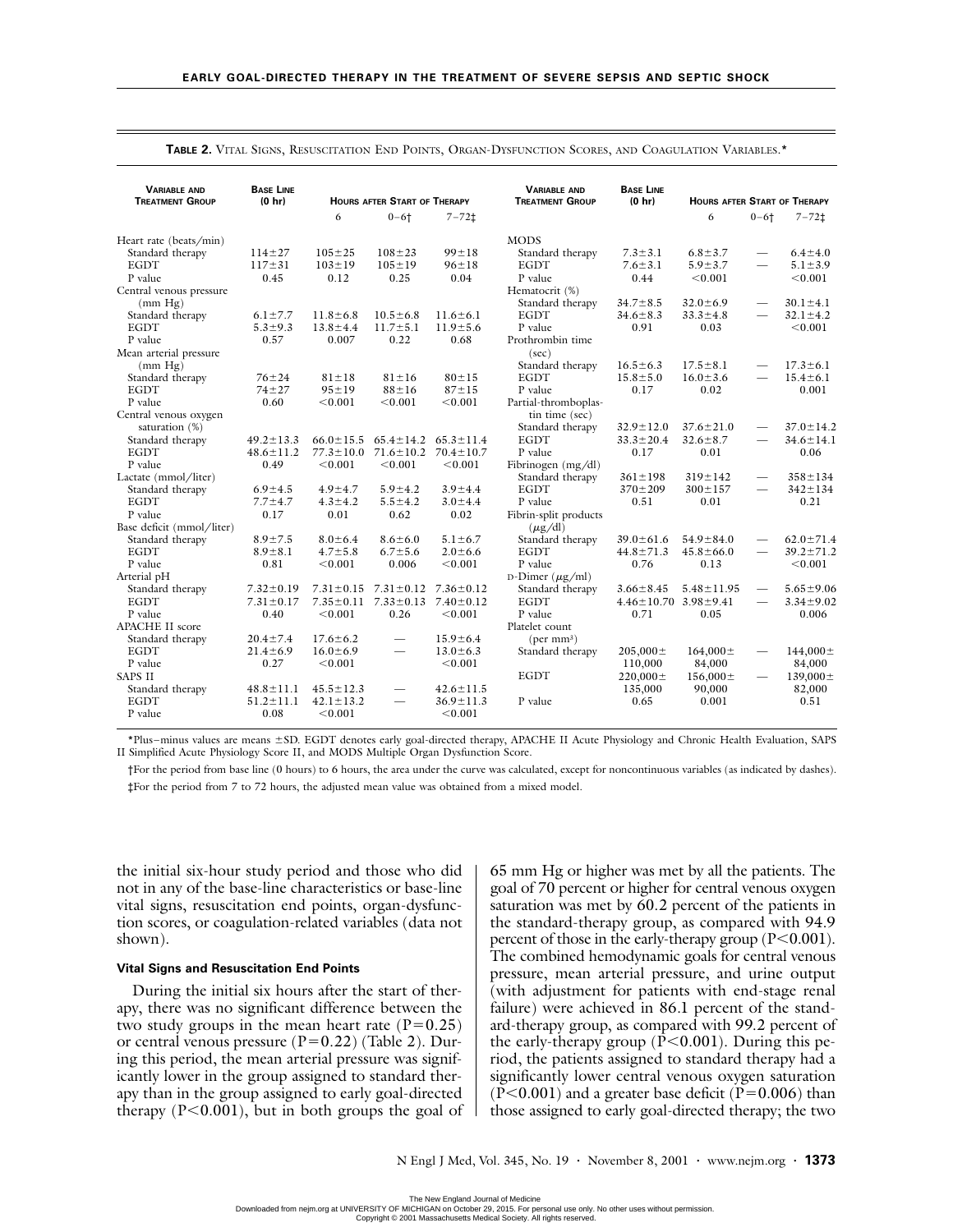groups had similar lactate concentrations  $(P=0.62)$ and similar pH values  $(P=0.26)$ .

During the period from 7 to 72 hours after the start of treatment, the patients assigned to standard therapy had a significantly higher heart rate ( $P=0.04$ ) and a significantly lower mean arterial pressure (P< 0.001) than the patients assigned to early goal-directed therapy; the two groups had a similar central venous pressure ( $P=0.68$ ). During this period, those assigned to standard therapy also had a significantly lower central venous oxygen saturation than those assigned to early goal-directed therapy  $(P<0.001)$ , as well as a higher lactate concentration ( $P=0.02$ ), a greater base deficit ( $P<0.001$ ), and a lower pH ( $P<0.001$ ).

# **Organ Dysfunction and Coagulation Variables**

During the period from 7 to 72 hours, the APACHE II score, SAPS II, and MODS were significantly higher in the patients assigned to standard therapy than in the patients assigned to early goal-directed therapy  $(P<0.001$  for all comparisons) (Table 2). During this period, the prothrombin time was significantly greater in the patients assigned to standard therapy than in those assigned to early goal-directed therapy  $(P=0.001)$ , as was the concentration of fibrin-split products (P<0.001) and the concentration of D-dimer  $($ P=0.006). The two groups had a similar partialthromboplastin time  $(P=0.06)$ , fibrinogen concentration (P=0.21), and platelet count (P=0.51) (Table 2).

### **Mortality**

In-hospital mortality rates were significantly higher in the standard-therapy group than in the early-therapy group  $(P=0.009)$ , as was the mortality at 28 days  $(P=0.01)$  and 60 days  $(P=0.03)$  (Table 3). The difference between the groups in mortality at 60 days primarily reflected the difference in in-hospital mortality. Similar results were obtained after data from the 27 patients who did not complete the initial sixhour study period were excluded from the analysis (data not shown). The rate of in-hospital death due to sudden cardiovascular collapse was significantly higher in the standard-therapy group than in the earlytherapy group ( $P=0.02$ ); the rate of death due to multiorgan failure was similar in the two groups  $(P=0.27)$ .

## **Administered Treatments**

During the initial six hours, the patients assigned to early goal-directed therapy received significantly more fluid than those assigned to standard therapy (P<0.001) and more frequently received red-cell transfusion ( $P<0.001$ ) and inotropic support ( $P<0.001$ ), whereas similar proportions of patients in the two groups required vasopressors  $(P=0.62)$  and mechanical ventilation ( $P=0.90$ ) (Table 4). During the period from 7 to 72 hours, however, the patients assigned to standard therapy received significantly more fluid than those assigned to early goal-directed therapy  $(P=0.01)$ and more often received red-cell transfusion (P< 0.001) and vasopressors  $(P=0.03)$  and underwent mechanical ventilation (P<0.001) and pulmonaryartery catheterization ( $P=0.04$ ); the rate of use of inotropic agents was similar in the two groups  $(P=0.14)$ (Table 4). During the overall period from base line to 72 hours after the start of treatment, there was no significant difference between the two groups in the total volume of fluid administered  $(P=0.73)$  or the rate of use of inotropic agents ( $P=0.15$ ), although a greater proportion of the patients assigned to standard therapy than of those assigned to early goal-direct-

**TABLE 3.** KAPLAN–MEIER ESTIMATES OF MORTALITY AND CAUSES OF IN-HOSPITAL DEATH.\*

| <b><i>VARIABLE</i></b>         | <b>STANDARD THERAPY</b><br>$(N = 133)$ | EARLY<br><b>GOAL-DIRECTED</b><br><b>THERAPY</b><br>$(N = 130)$ | <b>RELATIVE RISK</b><br>$(95% \text{ Cl})$ | <b>P VALUE</b> |
|--------------------------------|----------------------------------------|----------------------------------------------------------------|--------------------------------------------|----------------|
|                                | no. (%)                                |                                                                |                                            |                |
| In-hospital mortality†         |                                        |                                                                |                                            |                |
| All patients                   | 59(46.5)                               | 38(30.5)                                                       | $0.58(0.38 - 0.87)$                        | 0.009          |
| Patients with severe sepsis    | 19(30.0)                               | 9(14.9)                                                        | $0.46(0.21-1.03)$                          | 0.06           |
| Patients with septic shock     | 40(56.8)                               | 29(42.3)                                                       | $0.60(0.36 - 0.98)$                        | 0.04           |
| Patients with sepsis syndrome  | 44(45.4)                               | 35(35.1)                                                       | $0.66(0.42 - 1.04)$                        | 0.07           |
| 28-Day mortality†              | 61(49.2)                               | 40(33.3)                                                       | $0.58(0.39 - 0.87)$                        | 0.01           |
| 60-Day mortality†              | 70(56.9)                               | 50(44.3)                                                       | $0.67(0.46 - 0.96)$                        | 0.03           |
| Causes of in-hospital death‡   |                                        |                                                                |                                            |                |
| Sudden cardiovascular collapse | 25/119(21.0)                           | 12/117(10.3)                                                   |                                            | 0.02           |
| Multiorgan failure             | 26/119(21.8)                           | 19/117(16.2)                                                   |                                            | 0.27           |

\*CI denotes confidence interval. Dashes indicate that the relative risk is not applicable.

†Percentages were calculated by the Kaplan–Meier product-limit method.

‡The denominators indicate the numbers of patients in each group who completed the initial six-hour study period.

**1374 ·** N Engl J Med, Vol. 345, No. 19 **·** November 8, 2001 **·** www.nejm.org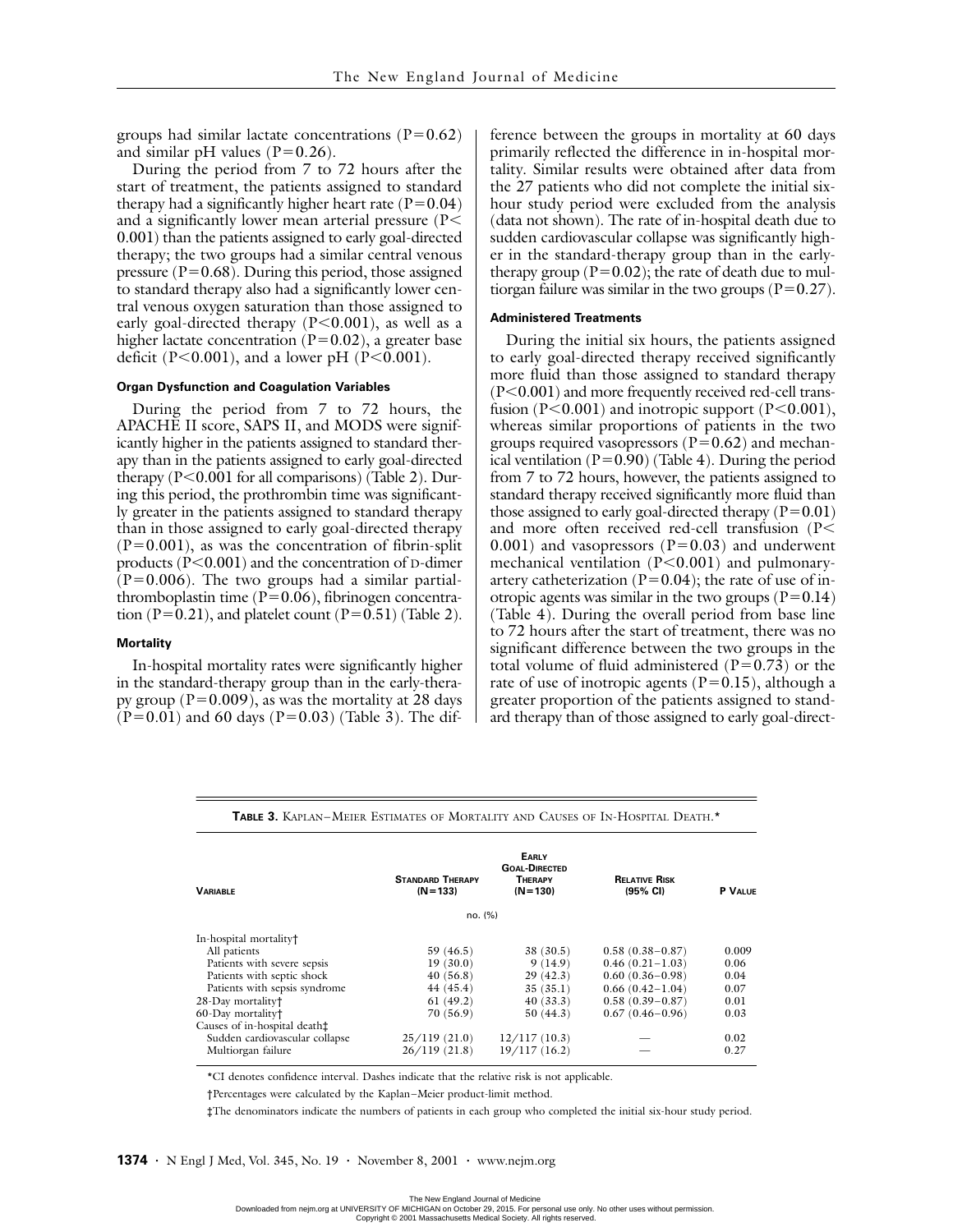| TABLE 4. TREATMENTS ADMINISTERED.*                                            |                                         |                   |                                       |  |  |  |
|-------------------------------------------------------------------------------|-----------------------------------------|-------------------|---------------------------------------|--|--|--|
| <b>TREATMENT</b>                                                              | <b>HOURS AFTER THE START OF THERAPY</b> |                   |                                       |  |  |  |
|                                                                               | $0 - 6$                                 | $7 - 72$          | $0 - 72$                              |  |  |  |
| Total fluids (ml)                                                             |                                         |                   |                                       |  |  |  |
| Standard therapy                                                              | $3499 \pm 2438$                         |                   | $10,602 \pm 6,216$ $13,358 \pm 7,729$ |  |  |  |
| <b>EGDT</b>                                                                   | $4981 \pm 2984$                         | $8,625 \pm 5,162$ | $13,443 \pm 6,390$                    |  |  |  |
| P value                                                                       | < 0.001                                 | 0.01              | 0.73                                  |  |  |  |
| Red-cell transfusion (%)                                                      |                                         |                   |                                       |  |  |  |
| Standard therapy                                                              | 18.5                                    | 32.8              | 44.5                                  |  |  |  |
| <b>EGDT</b>                                                                   | 64.1                                    | 11.1              | 68.4                                  |  |  |  |
| P value                                                                       | < 0.001                                 | < 0.001           | < 0.001                               |  |  |  |
| Any vasopressor (%) <sup>†</sup>                                              |                                         |                   |                                       |  |  |  |
| Standard therapy                                                              | 30.3                                    | 42.9              | 51.3                                  |  |  |  |
| <b>EGDT</b>                                                                   | 27.4                                    | 29.1              | 36.8                                  |  |  |  |
| P value                                                                       | 0.62                                    | 0.03              | 0.02                                  |  |  |  |
| Inotropic agent (dobuta-<br>$mine)$ (%)                                       |                                         |                   |                                       |  |  |  |
| Standard therapy                                                              | 0.8                                     | 8.4               | 9.2                                   |  |  |  |
| <b>EGDT</b>                                                                   | 13.7                                    | 14.5              | 15.4                                  |  |  |  |
| P value                                                                       | < 0.001                                 | 0.14              | 0.15                                  |  |  |  |
| Mechanical ventilation (%)                                                    |                                         |                   |                                       |  |  |  |
| Standard therapy                                                              | 53.8                                    | 16.8              | 70.6                                  |  |  |  |
| <b>EGDT</b>                                                                   | 53.0                                    | 2.6               | 55.6                                  |  |  |  |
| P value                                                                       | 0.90                                    | < 0.001           | 0.02                                  |  |  |  |
| Pulmonary-artery cathe-<br>terization $(\%)$ <sup><math>\ddagger</math></sup> |                                         |                   |                                       |  |  |  |
| Standard therapy                                                              | 3.4                                     | 28.6              | 31.9                                  |  |  |  |
| <b>EGDT</b>                                                                   | $\Omega$                                | 18.0              | 18.0                                  |  |  |  |
| P value                                                                       | 0.12                                    | 0.04              | 0.01                                  |  |  |  |

\*Plus–minus values are means ±SD. Because some patients received a specific treatment both during the period from  $0$  to  $6$  hours and during the period from 7 to 72 hours, the cumulative totals for those two periods do not necessarily equal the values for the period from 0 to 72 hours. EGDT denotes early goal-directed therapy.

†Administered vasopressors included norepinephrine, epinephrine, dopamine, and phenylephrine hydrochloride.

‡All pulmonary-artery catheters were inserted while patients were in the intensive care unit.

ed therapy received vasopressors  $(P=0.02)$  and mechanical ventilation ( $P=0.02$ ) and underwent pulmonary-artery catheterization  $(P=0.01)$ , and a smaller proportion required red-cell transfusion  $(P<0.001)$ . Though similar between the groups at base line ( $P=$ 0.91), the mean hematocrit during this 72-hour period was significantly lower in the standard-therapy group than in the early-therapy group  $(P<0.001)$ . Despite the transfusion of red cells, it was significantly lower than the value obtained at base line in each group  $(P<0.001$  for both comparisons) (Table 2).

# **Consumption of Health Care Resources**

There were no significant differences between the two groups in the mean duration of vasopressor therapy  $(2.4\pm4.2 \text{ vs. } 1.9\pm3.1 \text{ days}, P=0.49)$ , the mean duration of mechanical ventilation  $(9.0 \pm 13.1 \text{ vs. } 9.0 \pm 13.1 \text{ vs. } 9.0 \pm 13.1 \text{ vs. } 9.0 \pm 13.1 \text{ vs. } 9.0 \pm 13.1 \text{ vs. } 9.0 \pm 13.1 \text{ vs. } 9.0 \pm 13.1 \text{ vs. } 9.0 \pm 13.1 \text{ vs. } 9.0 \pm 13.1 \text{ vs. } 9.0 \pm 13.1 \text{ vs. } 9.0 \pm 13.1 \text{ vs$ 11.4 days, P=0.38), or the mean length of stay in the hospital  $(13.0 \pm 13.7 \text{ vs. } 13.2 \pm 13.8 \text{ days}, \text{ P=0.54}).$ However, of the patients who survived to hospital discharge, those assigned to standard therapy had stayed a significantly longer time in the hospital than those assigned to early goal-directed therapy  $(18.4 \pm 15.0 \text{ vs.})$  $14.6 \pm 14.5$  days,  $P = 0.04$ ).

# **DISCUSSION**

Severe sepsis and septic shock are common and are associated with substantial mortality and substantial consumption of health care resources. There are an estimated 751,000 cases (3.0 cases per 1000 population) of sepsis or septic shock in the United States each year, and they are responsible for as many deaths each year as acute myocardial infarction (215,000, or 9.3 percent of all deaths).29 In elderly persons, the incidence of sepsis or septic shock and the related mortality rates are substantially higher than those in younger persons. The projected growth of the elderly population in the United States will contribute to an increase in incidence of 1.5 percent per year, yielding an estimated 934,000 and 1,110,000 cases by the years 2010 and 2020, respectively.29 The present annual cost of this disease is estimated to be \$16.7 billion.29

The transition from the systemic inflammatory response syndrome to severe sepsis and septic shock involves a myriad of pathogenic changes, including circulatory abnormalities that result in global tissue hypoxia.1,2 These pathogenic changes have been the therapeutic target of previous outcome studies.12 Although this transition occurs over time, both out of the hospital and in the hospital, in outcome studies interventions have usually been initiated after admission to the intensive care unit.<sup>12</sup> In studies of goaldirected hemodynamic optimization, in particular, there was no benefit in terms of outcome with respect to normal and supranormal hemodynamic end points, as well as those guided by mixed venous oxygen saturation.9,13 In contrast, even though we enrolled patients with lower central venous oxygen saturation and lower central venous pressure than those studied by Gattinoni et al.<sup>9</sup> and with a higher lactate concentration than those studied by Hayes et al., $13$  we found significant benefits with respect to outcome when goal-directed therapy was applied at an earlier stage of disease. In patients with septic shock, for example, Hayes et al. observed a higher in-hospital mortality rate with aggressive hemodynamic optimization in the intensive care unit (71 percent) than with control therapy (52 percent), whereas we observed a lower mortality rate in patients with septic shock assigned to early goal-directed therapy (42.3 percent) than in those assigned to standard therapy (56.8 percent).

The benefits of early goal-directed therapy in terms of outcome are multifactorial. The incidence of death due to sudden cardiovascular collapse in the standardtherapy group was approximately double that in the group assigned to early goal-directed therapy, suggesting that an abrupt transition to severe disease is an important cause of early death. The early identification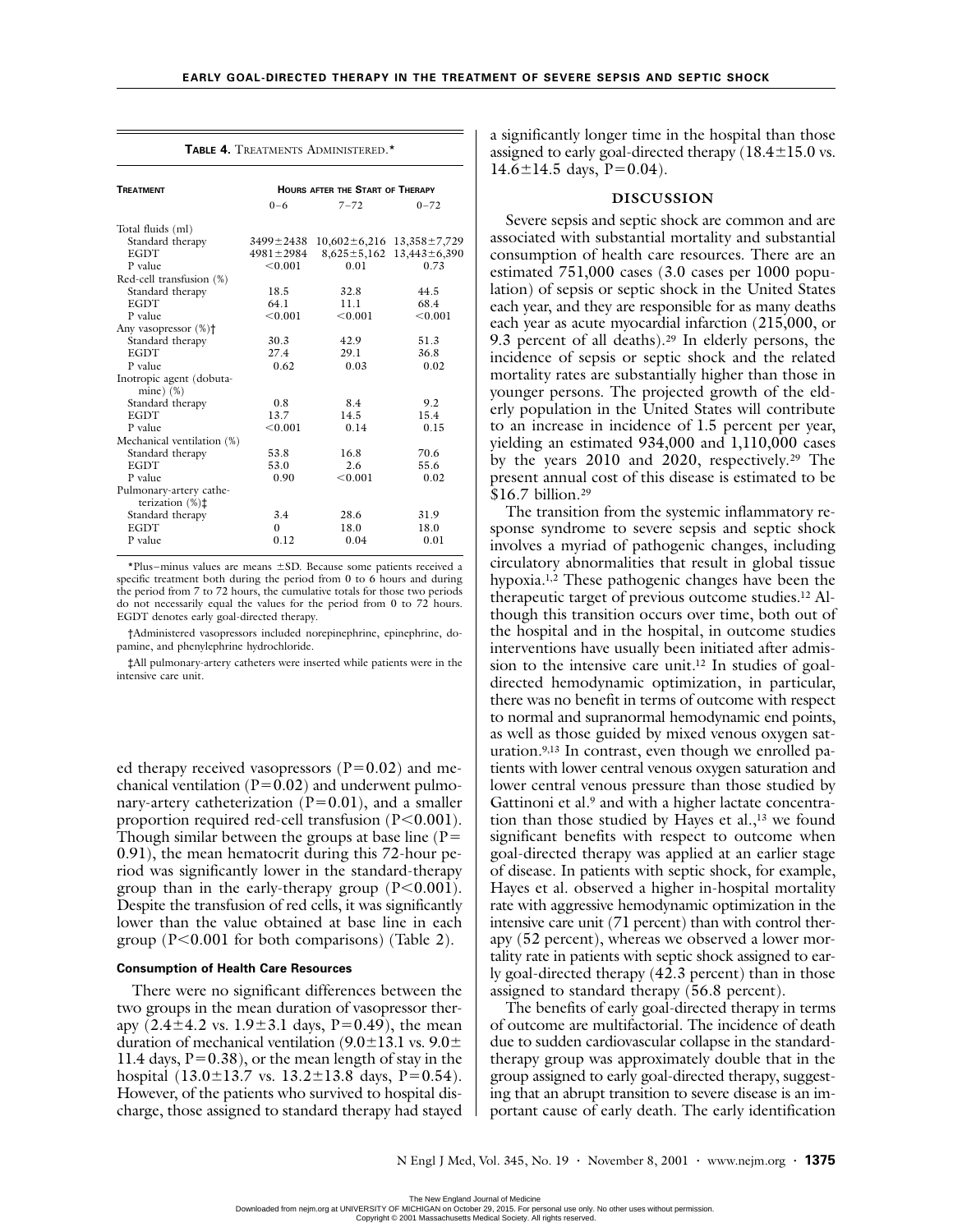of patients with insidious illness (global tissue hypoxia accompanied by stable vital signs) makes possible the early implementation of goal-directed therapy. If sudden cardiovascular collapse can be prevented, the subsequent need for vasopressors, mechanical ventilation, and pulmonary-artery catheterization (and their associated risks) diminishes. In addition to being a stimulus of the systemic inflammatory response syndrome, global tissue hypoxia independently contributes to endothelial activation and disruption of the homeostatic balance among coagulation, vascular permeability, and vascular tone.30 These are key mechanisms leading to microcirculatory failure, refractory tissue hypoxia, and organ dysfunction.2,30 When early therapy is not comprehensive, the progression to severe disease may be well under way at the time of admission to the intensive care unit.<sup>16</sup> Aggressive hemodynamic optimization and other therapy<sup>12</sup> undertaken thereafter may be incompletely effective or even deleterious.13

The value of measurements of venous oxygen saturation at the right atrium or superior vena cava (central venous oxygen saturation) instead of at the pulmonary artery (mixed venous oxygen saturation) has been debated,<sup>31</sup> in particular, when saturation values are above 65 percent. In patients in the intensive care unit who have hyperdynamic septic shock, the mixed venous oxygen saturation is rarely below 65 percent.<sup>32</sup> In contrast, our patients were examined during the phase of resuscitation in which the delivery of supplemental oxygen is required (characterized by a decreased mixed venous oxygen saturation and an increased lactate concentration), when the central venous oxygen saturation generally exceeds the mixed venous oxygen saturation.33,34 The initial central venous oxygen saturation was less than 50 percent in both study groups. The mixed venous oxygen saturation is estimated to be 5 to 13 percent lower in the pulmonary artery<sup>33</sup> and 15 percent lower in the splanchnic bed.<sup>35</sup> Though not numerically equivalent, these ranges of values are pathologically equivalent and are associated with high mortality.<sup>32,36</sup> Among all the patients in the current study in whom the goals with respect to central venous pressure, mean arterial pressure, and urine output during the first six hours were met, 39.8 percent of those assigned to standard therapy were still in this oxygen-dependent phase of resuscitation at six hours, as compared with 5.1 percent of those assigned to early goal-directed therapy. The combined 56.5 percent in-hospital mortality of this 39.8 percent of patients, who were at high risk for hemodynamic compromise, is consistent with the results of previous studies in the intensive care unit.32,36

In an open, randomized, partially blinded trial, there are unavoidable interactions during the initial period of the study. As the study progressed, the patients in the standard-therapy group may have received some form of goal-directed therapy, reducing the treatment effect. This reduction may have been offset by the slight but inherent bias resulting from the direct influence of the investigators on the care of the patients in the treatment group. The potential period of bias was 9.9±19.5 percent of the overall hospital stay in the standard-therapy group and  $7.2 \pm 12.0$  percent of that in the group assigned to early goal-directed therapy  $(P=0.20)$ . This interval was minimal in comparison with those in previous studies<sup>9,13</sup> because the clinicians who assumed responsibility for the remainder of hospitalization were completely blinded to the randomization order.

We conclude that goal-directed therapy provided at the earliest stages of severe sepsis and septic shock, though accounting for only a brief period in comparison with the overall hospital stay, has significant short-term and long-term benefits. These benefits arise from the early identification of patients at high risk for cardiovascular collapse and from early therapeutic intervention to restore a balance between oxygen delivery and oxygen demand. In the future, investigators conducting outcome trials in patients with sepsis should consider the quality and timing of the resuscitation before enrollment as an important outcome variable.

Supported by the Henry Ford Health Systems Fund for Research, a Weatherby Healthcare Resuscitation Fellowship, Edwards Lifesciences (which provided oximetry equipment and catheters), and Nova Biomedical (which provided equipment for laboratory assays).

*We are indebted to the nurses, residents, senior staff attending physicians, pharmacists, patient advocates, technicians, and billing and administrative personnel of the Department of Emergency Medicine; to the nurses and technicians of the medical and surgical intensive care units; and to the staff members of the Department of Respiratory Therapy, Department of Pathology, Department of Medical Records, and Department of Admitting and Discharge for their patience and their cooperation in making this study possible.*

# **APPENDIX**

The following persons participated in the study: **External Safety, Efficacy, and Data Monitoring Committee:** A. Connors (Charlottesville, Va.), S. Conrad (Shreveport, La.), L. Dunbar (New Orleans), S. Fagan (Atlanta), M. Haupt (Portland, Oreg.), R. Ivatury (Richmond, Va.), G. Martin (Detroit), D. Milzman (Washington, D.C.), E. Panacek (Palo Alto, Calif.), M. Rady (Scottsdale, Ariz.), M. Rudis (Los Angeles), and S. Stern (Ann Arbor, Mich.); **the Early-Goal-Directed-Therapy Collaborative Group:** B. Derechyk, W. Rittinger, G. Hayes, K. Ward, M. Mullen, V. Karriem, J. Urrunaga, M. Gryzbowski, A. Tuttle, W. Chung, P. Uppal, R. Nowak, D. Powell, T. Tyson, T. Wadley, G. Galletta, K. Rader, A. Goldberg, D. Amponsah, D. Morris, K. Kumasi-Rivers, B. Thompson, D. Ander, C. Lewandowski, J. Kahler, K. Kralovich, H. Horst, S. Harpatoolian, A. Latimer, M. Schubert, M. Fallone, B. Fasbinder, L. Defoe, J. Hanlon, A. Okunsanya, B. Sheridan, Q. Rivers, H. Johnson, B. Sessa-Boji, K. Gunnerson, D. Fritz, K. Rivers, S. Moore, D. Huang, and J. Farrerer (Henry Ford Hospital, Detroit).

## **REFERENCES**

**1.** Rangel-Frausto MS, Pittet D, Costigan M, Hwang T, Davis CS, Wenzel RP. The natural history of the systemic inflammatory response syndrome (SIRS): a prospective study. JAMA 1995;273:117-23. **2.** Beal AL, Cerra FB. Multiple organ failure syndrome in the 1990s: systemic inflammatory response and organ dysfunction. JAMA 1994;271:226-33. **3.** Nguyen HB, Rivers EP, Havstad S, et al. Critical care in the emergency department: a physiologic assessment and outcome evaluation. Acad Emerg Med 2000;7:1354-61.

**1376 ·** N Engl J Med, Vol. 345, No. 19 **·** November 8, 2001 **·** www.nejm.org

The New England Journal of Medicine<br>Downloaded from nejm.org at UNIVERSITY OF MICHIGAN on October 29, 2015. For personal use only. No other uses without permission. Copyright © 2001 Massachusetts Medical Society. All rights reserved.